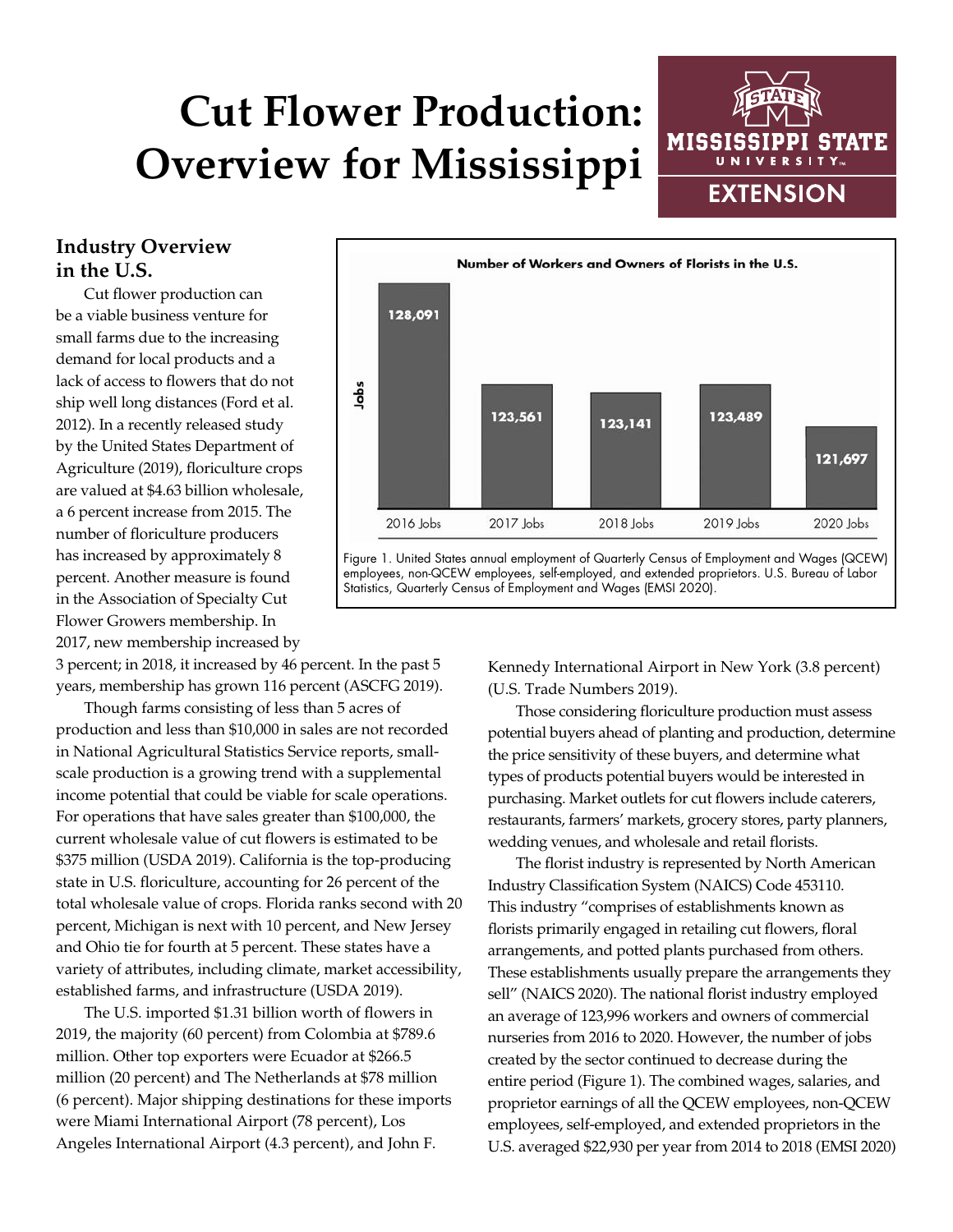## **Industry Overview in Mississippi**

Statewide data sources such as ArcGIS Software by Esri were reviewed to determine information about the cut flower industry in Mississippi due to the lack of information in the NASS report. These sources do not report cut flower sales, but aggregate data within the greenhouse, nursery, floriculture, and florist retail industry. A survey of current producers is recommended in order to attempt to determine retail or wholesale sales numbers.

According to the 2013 estimates made by Hodges et al. (2015), the industry accounted for \$47 million in sales contribution and 565 in

job creation. This article also reported that florists made a \$60 million sales contribution and generated 1,463 jobs. According to ESRI's Retail Market Place Profile Report, florists in Mississippi have approximately \$65,277,539 in retail sales. An estimated \$6,287,219 is drawn from outside the state, which can be attributed to sales to out-of-state customers buying flowers in Mississippi.

In Mississippi, the number of jobs in the industry averaged 1,624 from 2016 to 2020 (Figure 2), representing about 1.3 percent of the national industry. Lower combined wages, salaries, and proprietor earnings were observed in Mississippi, averaging \$18,521 per year during the past 5 years, which was about 81 percent of the national average for the industry.

The 2020 industrial overview released by EMSI (2020) showed that 16 percent of workers and owners in Mississippi were male. About 84 percent of the workers and owners were female. In the United States, 24 percent of them were males, and 76 percent were females.

The recently industrial overview released by EMSI (2020) showed that workers and owners in Mississippi averaged 52 years of age. About 20 percent of the workers and owners are 65 and older; 32 percent, 55 to 64; 21 percent, 45 to 54; 15 percent, 35 to 44; and 13 percent, under 35.

In the United States, the workers and owners averaged 50 years of age. Around 17 percent of the workers and owners are 65 and older; 31 percent, 55 to 64 years; 21 percent, 45 to 54; 14 percent, 35 to 44; and 18 percent, under 35.

The newly released industrial overview (EMSI 2020) also categorized workers and owners by race or ethnicity. More than 81 percent of the workers and owners in Mississippi are White, followed by Hispanic or Latino (10



Figure 2. Mississippi annual employment of QCEW employees, non-QCEW employees, self-employed, and extended proprietors. U.S. Bureau of Labor Statistics, Quarterly Census of Employment and Wages (EMSI 2020).

> percent). The remaining workers and owners are Black or African American (4 percent), Asian (3 percent), and two or more races (2 percent).

> In the United States, more than 76 percent of the workers and owners are White. Hispanic or Latino made up more than 14 percent. The rest consisted of Black or African American (4 percent), Asian (3 percent), and two or more races (3 percent).

## **Before growing commercial cut flowers, consider these questions:**

- What types of products are in demand in your area cut flowers, cut greenery, value-added products? This could be determined by meeting with wholesalers, retailers, and consumers in your area to determine their needs.
- What can you produce to coincide with seasonal demand?
- What retail market are you seeking to reach—for example, retail florists, wholesale florists, or farmers' markets?
- Is your market diversified? For example, will you be selling to retailers, wholesalers, and direct customers such as farmers' market attendees?
- How can you add value to your product? Some examples are mixed bunches, making wreaths from dried flowers, or floral-design events on your farm.
- How will you build relationships with your potential clients? Approaches include social media, delivering sample products, and inviting retailers to your farm.
- Are you selling an experience or convenience, or are you trying to compete on price? Price competitions are challenging for small-scale producers.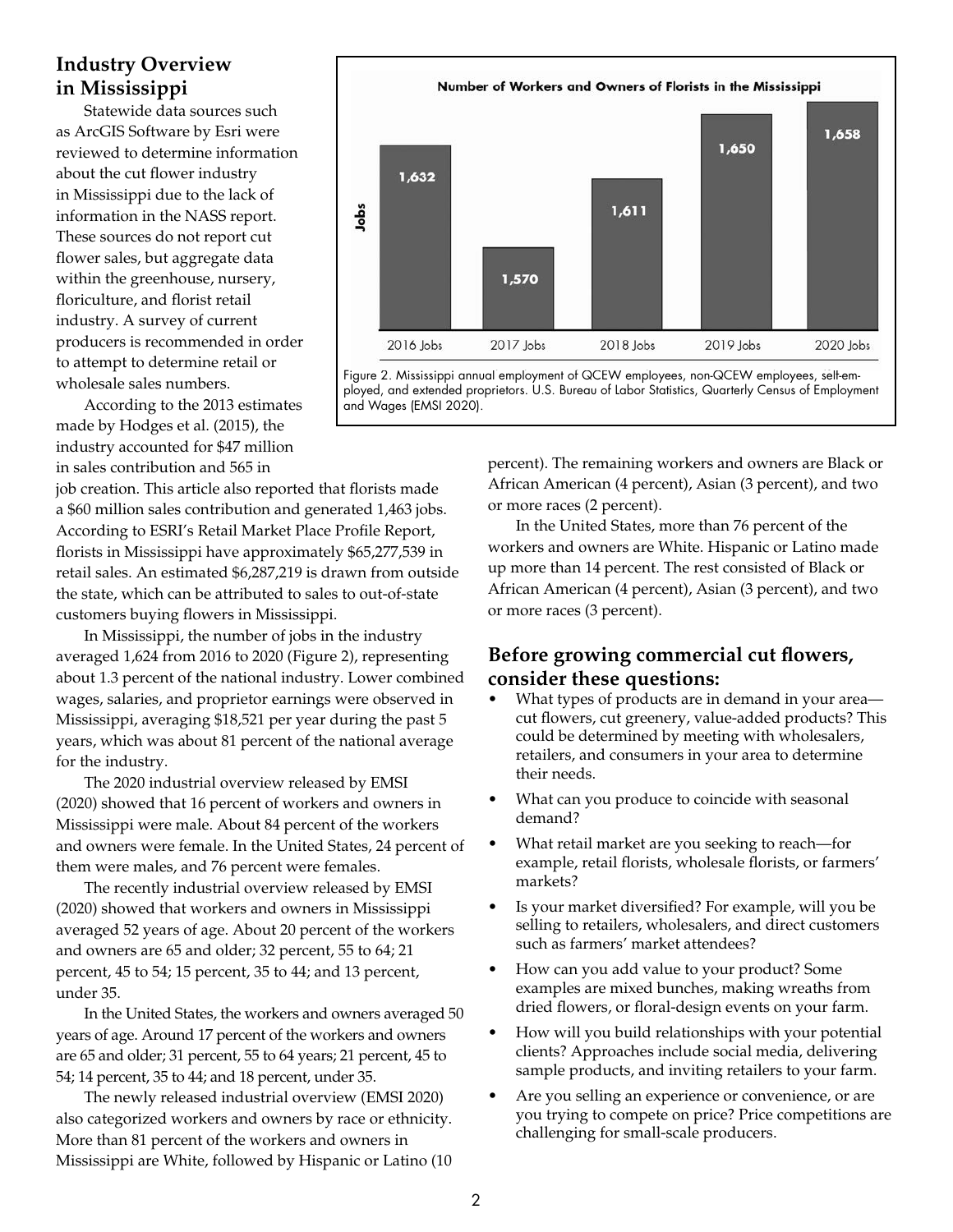#### **References**

- Association of Specialty Cut Flower Growers (ASCFG). August 2019. https://www.ascfg.org/.
- ArcGIS Software by Esri. Business Analyst Online.
- EMSI. 2020. Economic Modeling Specialist International. https://e.economicmodeling.com/.
- Ford, T., L. Kime, J. Harper, and S. Bogash. May 2012. Cut Flower Production. Penn State Extension. https:// extension.psu.edu/cut-flower-production.
- Hodges et al. 2015. Economic Contributions of the Green Industry in the United States in 2013. HortTechnology, 25(6): 805-814.
- IMPLAN Group, LLC. IMPLAN 2013. Huntersville, NC. IMPLAN.com.
- NAICS. 2020. North American Industry Classification System. https://www.census.gov/eos/www/naics/. United States Department of Agriculture, National Agricultural Statistics Service (USDA-NASS). May 2019. Floriculture Crops 2018 Summary. https://www. nass.usda.gov/Publications/Todays\_Reports/reports/ floran19.pdf.
- U.S. Trade Numbers. March 2019. Imports: fresh cut flowers. https://www.ustradenumbers.com/import/ fresh-cut-flowers/.